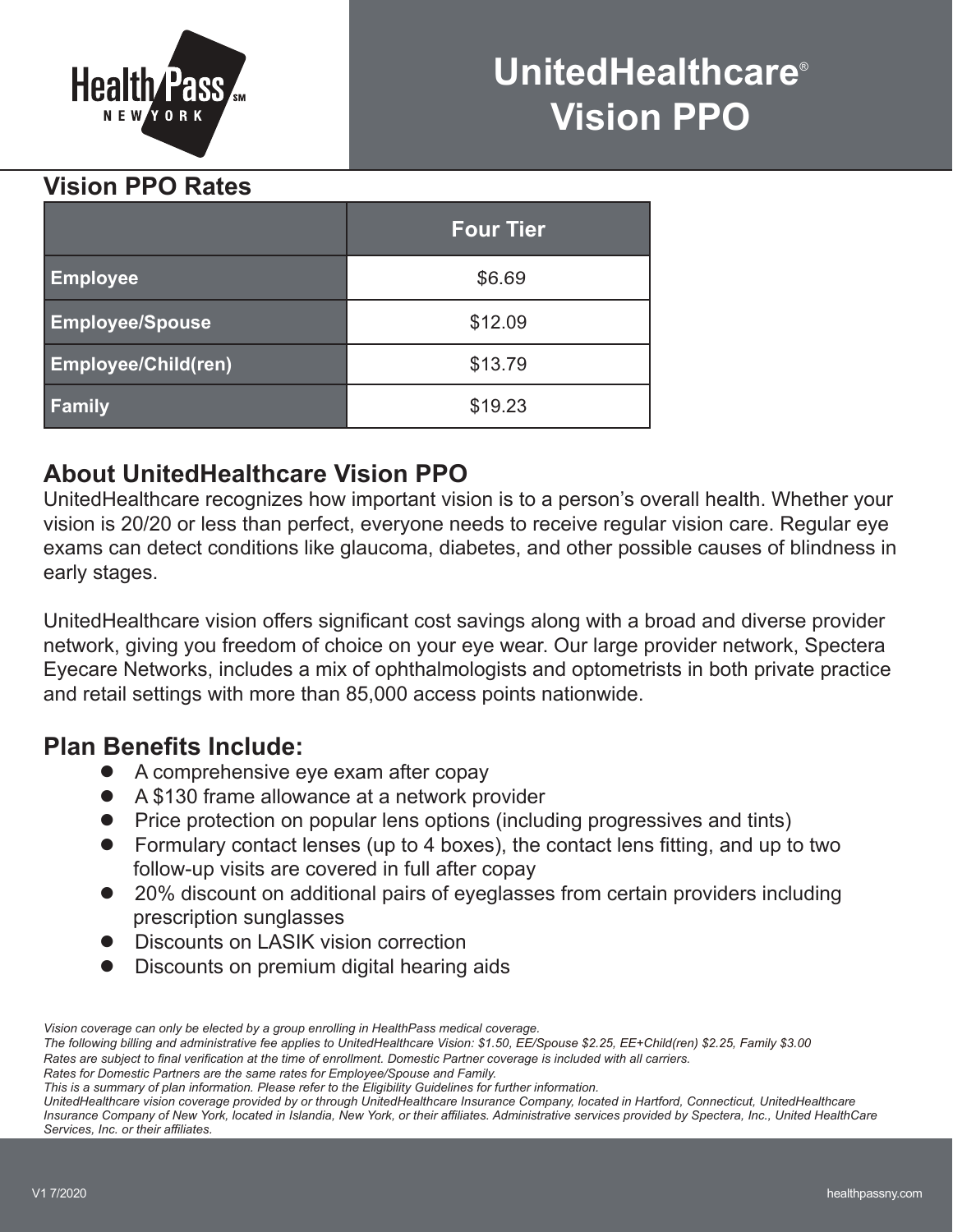# UnitedHealthcare®

# Vision Benefit Summary

Customer Service and Provider Locator: (800) 638-3120

myuhcvision.com

UnitedHealthcare vision has been trusted for more than 50 years to deliver affordable, innovative vision care solutions to the nation's leading employers through experienced, customer-focused people and the nation's most accessible, diversified vision care network. In-network, covered-in-full benefits (up to the plan allowance and after applicable copay) include a comprehensive exam, eyeglasses with standard single vision, lined bifocal, lined trifocal, or lenticular lenses, standard scratch-resistant coating and the frame, or contact lenses in lieu of eyeglasses.

|                                                                                                                                                                                                              | <b>Exam with Materials</b>                                                                                                                                                                                                                                                                        |
|--------------------------------------------------------------------------------------------------------------------------------------------------------------------------------------------------------------|---------------------------------------------------------------------------------------------------------------------------------------------------------------------------------------------------------------------------------------------------------------------------------------------------|
| <b>Benefit Frequency</b>                                                                                                                                                                                     |                                                                                                                                                                                                                                                                                                   |
| Comprehensive Exam(s)                                                                                                                                                                                        | Once every 12 months                                                                                                                                                                                                                                                                              |
| Spectacle Lenses                                                                                                                                                                                             | Once every 12 months                                                                                                                                                                                                                                                                              |
| Frames                                                                                                                                                                                                       | Once every 12 months                                                                                                                                                                                                                                                                              |
| Contact Lenses in Lieu of Eyeglasses                                                                                                                                                                         | Once every 12 months                                                                                                                                                                                                                                                                              |
| <b>In-Network Services</b>                                                                                                                                                                                   |                                                                                                                                                                                                                                                                                                   |
| Copays                                                                                                                                                                                                       |                                                                                                                                                                                                                                                                                                   |
| Exam(s)                                                                                                                                                                                                      | \$10.00                                                                                                                                                                                                                                                                                           |
| <b>Materials</b>                                                                                                                                                                                             | \$25.00                                                                                                                                                                                                                                                                                           |
| Frame Benefit (for frames that exceed the allowance, an additional 30% discount may be applied to the overage) <sup>1</sup>                                                                                  |                                                                                                                                                                                                                                                                                                   |
| <b>Private Practice Provider</b>                                                                                                                                                                             | \$130.00 retail frame allowance                                                                                                                                                                                                                                                                   |
| Retail Chain Provider                                                                                                                                                                                        | \$130.00 retail frame allowance                                                                                                                                                                                                                                                                   |
| <b>Lens Options</b>                                                                                                                                                                                          |                                                                                                                                                                                                                                                                                                   |
| Standard Scratch-resistant Coating, Polycarbonate Lenses for Dependent Children (up to age 19) - covered in full.<br>myuhcvision.com.<br>non-selection. A copy of the list can be found at myuhcvision.com). | Other optional lens upgrades may be offered at a discount (discount varies by provider). The Lens Options list can be found at<br>Contact Lens Benefit <sup>2</sup> (Selection contact lenses refers to our formulary contact list. Contact lenses not listed on the formulary are referred to as |
| <b>Selection contact lenses</b>                                                                                                                                                                              | If you choose disposable contacts, up to 4                                                                                                                                                                                                                                                        |
| The fitting/evaluation fees, contact lenses, and up to two                                                                                                                                                   | boxes are included when obtained from                                                                                                                                                                                                                                                             |
| follow-up visits are covered in full after copay (if applicable).                                                                                                                                            | an in-network provider.                                                                                                                                                                                                                                                                           |
| Non-selection contact lenses<br>An allowance is applied toward the purchase of contact<br>lenses outside the selection. Materials copay (if applicable)<br>is waived.                                        | \$105.00                                                                                                                                                                                                                                                                                          |
| Necessary contact lenses <sup>3</sup>                                                                                                                                                                        | Covered in full after copay (if applicable).                                                                                                                                                                                                                                                      |
| Out-of-Network Reimbursements (Copays do not apply)                                                                                                                                                          |                                                                                                                                                                                                                                                                                                   |
| Exam(s)                                                                                                                                                                                                      | Up to \$40.00                                                                                                                                                                                                                                                                                     |
| Frames                                                                                                                                                                                                       | Up to \$45.00                                                                                                                                                                                                                                                                                     |
| <b>Single Vision Lenses</b>                                                                                                                                                                                  | Up to \$40.00                                                                                                                                                                                                                                                                                     |
| <b>Lined Bifocal Lenses</b>                                                                                                                                                                                  | Up to \$60.00                                                                                                                                                                                                                                                                                     |
| <b>Lined Trifocal Lenses</b>                                                                                                                                                                                 | Up to \$80.00                                                                                                                                                                                                                                                                                     |
| Lenticular Lenses                                                                                                                                                                                            | Up to \$80.00                                                                                                                                                                                                                                                                                     |
| Elective Contacts in Lieu of Eyeglasses <sup>2</sup>                                                                                                                                                         | Up to \$105.00                                                                                                                                                                                                                                                                                    |
| Necessary Contacts in Lieu of Eyeglasses <sup>3</sup>                                                                                                                                                        | Up to \$210.00                                                                                                                                                                                                                                                                                    |